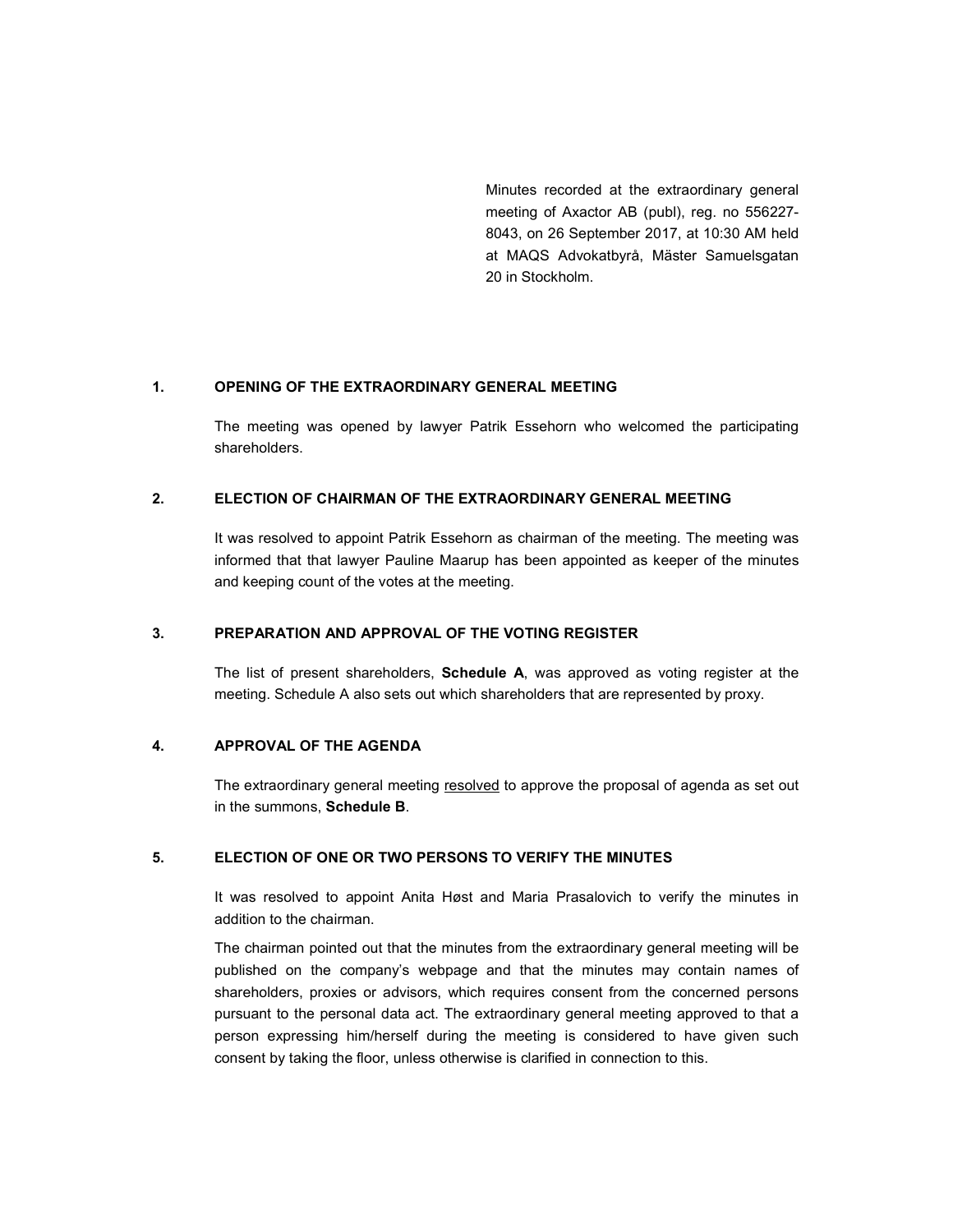### 6. DETERMINATION OF WHETHER THE MEETING HAS BEEN DULY CONVENED

After noting that the summons to the extraordinary general meeting had been made available at the company's webpage and published through a press release on 5 September 2017, the summons to the extraordinary general meeting was published in the official gazette, Post- och Inrikes Tidningar, and that information, about the publishing of the summons to the extraordinary general meeting, had been published in Svenska Dagbladet on 5 September 2017, it was noted that the extraordinary general meeting considered itself duly convened.

### 7. ELECTION OF BOARD MEMBERS

The nomination committee's proposal for election of Harald Thorstein as new ordinary board member in replacement of ordinary board member Dag Strømme was presented by Patrik Essehorn.

It was noted that the nomination committee's full proposal to the extraordinary general meeting, the nomination committee's motivated statement regarding the proposed board of directors as well as information regarding the member have been made available to the shareholders at the premises of the company and at the company's webpage. The documents have been sent to the shareholders who have specifically requested them and have been available for all shareholders at the registration for the extraordinary general meeting.

It was resolved to elect Harald Thorstein as new ordinary board member in replacement of ordinary board member Dag Strømme for the time until the end of the upcoming annual general meeting.

### 8. RESOLUTION REGARDING AUTHORIZATION TO ADOPT MINOR ADJUSTMENTS OF THE RESOLUTIONS

It was resolved to authorize the board of directors, the CEO or anyone who the board of directors otherwise appoints, to adopt minor adjustments and clarifications of the resolutions made at the extraordinary general meeting to the extent that this is required for registration of the resolutions.

### 9. CLOSURE OF THE MEETING

The chairman of the meeting thanked the shareholders for their participation in the meeting.

The chairman declared the extraordinary general meeting closed.

ı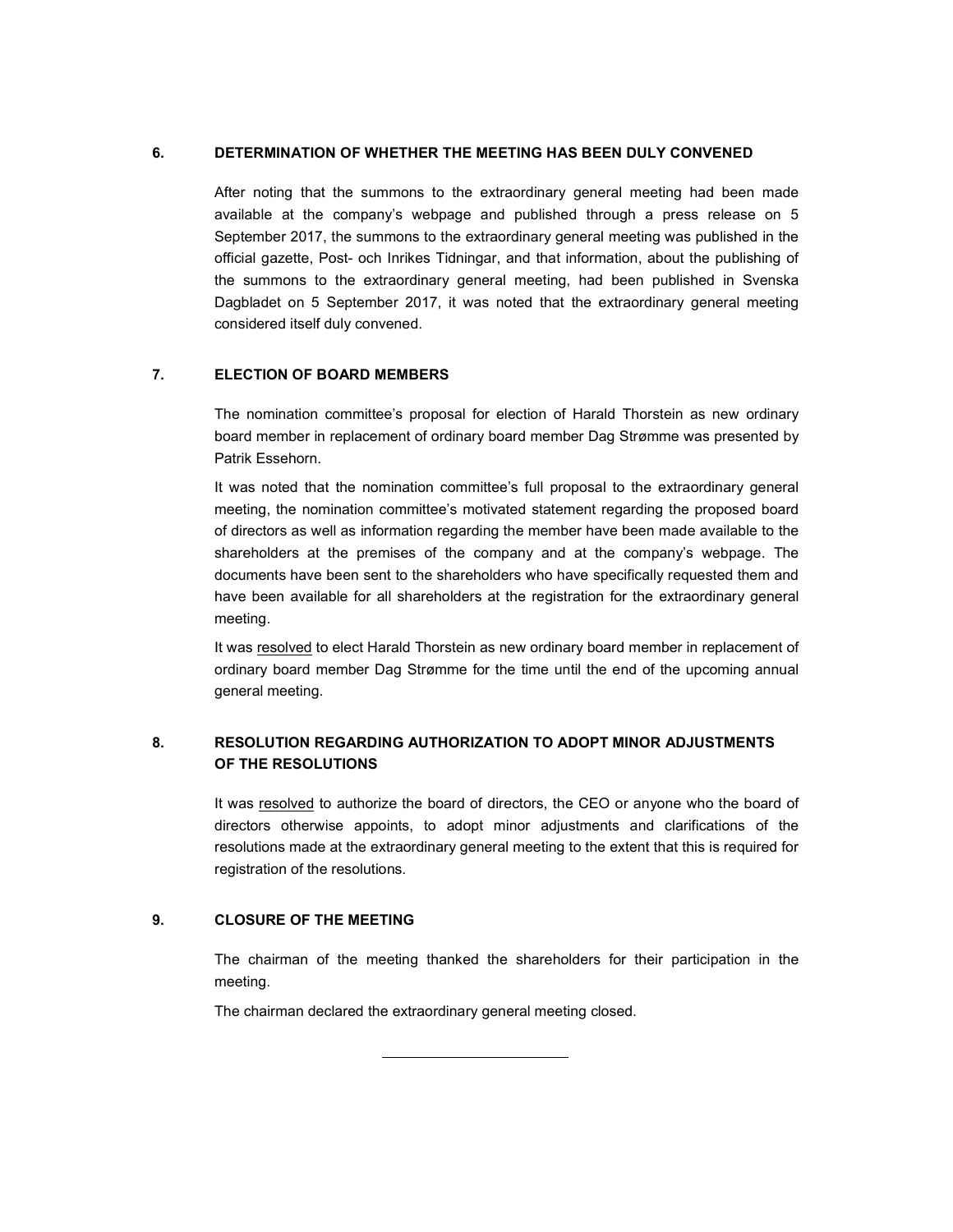Patrik Essehorn, Chairman Pauline Maarup, Keeper of the minutes

Verified by:

Anita Høst Maria Prasalovich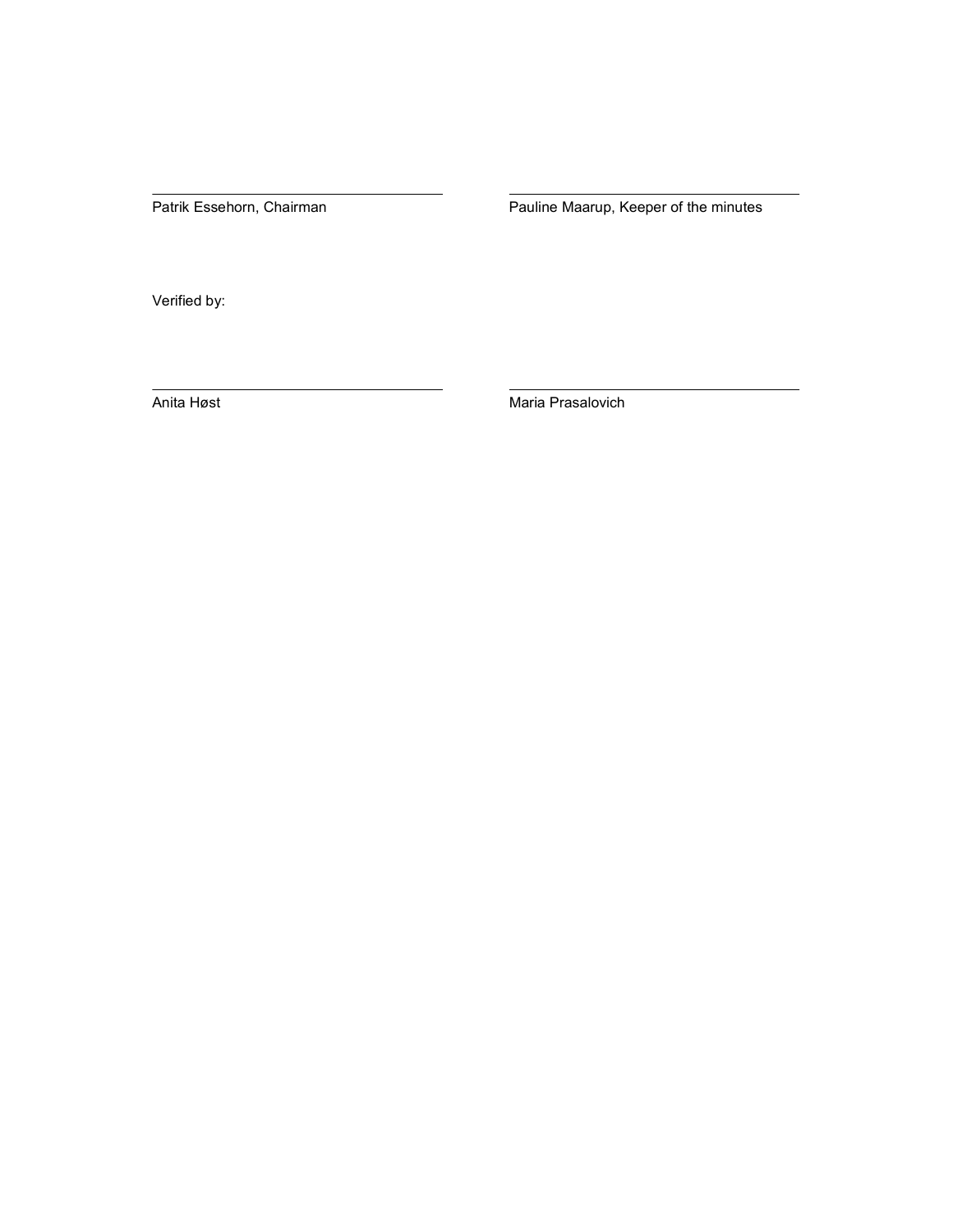### SCHEDULE A

# VOTING REGISTER

| <b>Participating shareholders</b>                               | <b>Number of shares</b> | <b>Number of votes</b> |
|-----------------------------------------------------------------|-------------------------|------------------------|
| <b>VERDIPAPIRFONDET ALFRED BERG AKTIV</b><br>by Lucas Johansson | 11910518                | 11910518               |
| VERDIPAPIRFONDET ALFRED BERG INDEK<br>by Lucas Johansson        | 1025000                 | 1025000                |
| <b>VERDIPAPIRFONDET ALFRED BERG NORGE</b><br>by Lucas Johansson | 20901448                | 20901448               |
| <b>VERDIPAPIRFONDET ALFRED BERG GAMBA</b><br>by Lucas Johansson | 35553765                | 35553765               |
| DNB Norge (IV), Passiva by Maria Prasalovich                    | 91887633                | 91887633               |
| DNB SMB, Passiva by Maria Prasalovich                           | 5441878                 | 5441878                |
| DNB Norge Indeks, Passiva by Maria Prasalovich                  | 4319848                 | 4319848                |
| DNB Barnefond, Passiva by Maria Prasalovich                     | 3526860                 | 3526860                |
| DNB 2020, Passiva by Maria Prasalovich                          | 482766                  | 482766                 |
| Latino Invest AS by Anita Høst                                  | 10300000                | 10300000               |
| Björn-Erik Naess by Anita Høst                                  | 775000                  | 775000                 |
| Siv Farstad by Anita Høst                                       | 2000000                 | 2000000                |
| Paulgaard AS by Anita Høst                                      | 2394808                 | 2394808                |
| Alpette AS by Anita Høst                                        | 16616431                | 16616431               |
| Stefano Inguscio by Anita Høst                                  | 5761845                 | 5761845                |
| Total:                                                          | 212897800               | 212897800              |